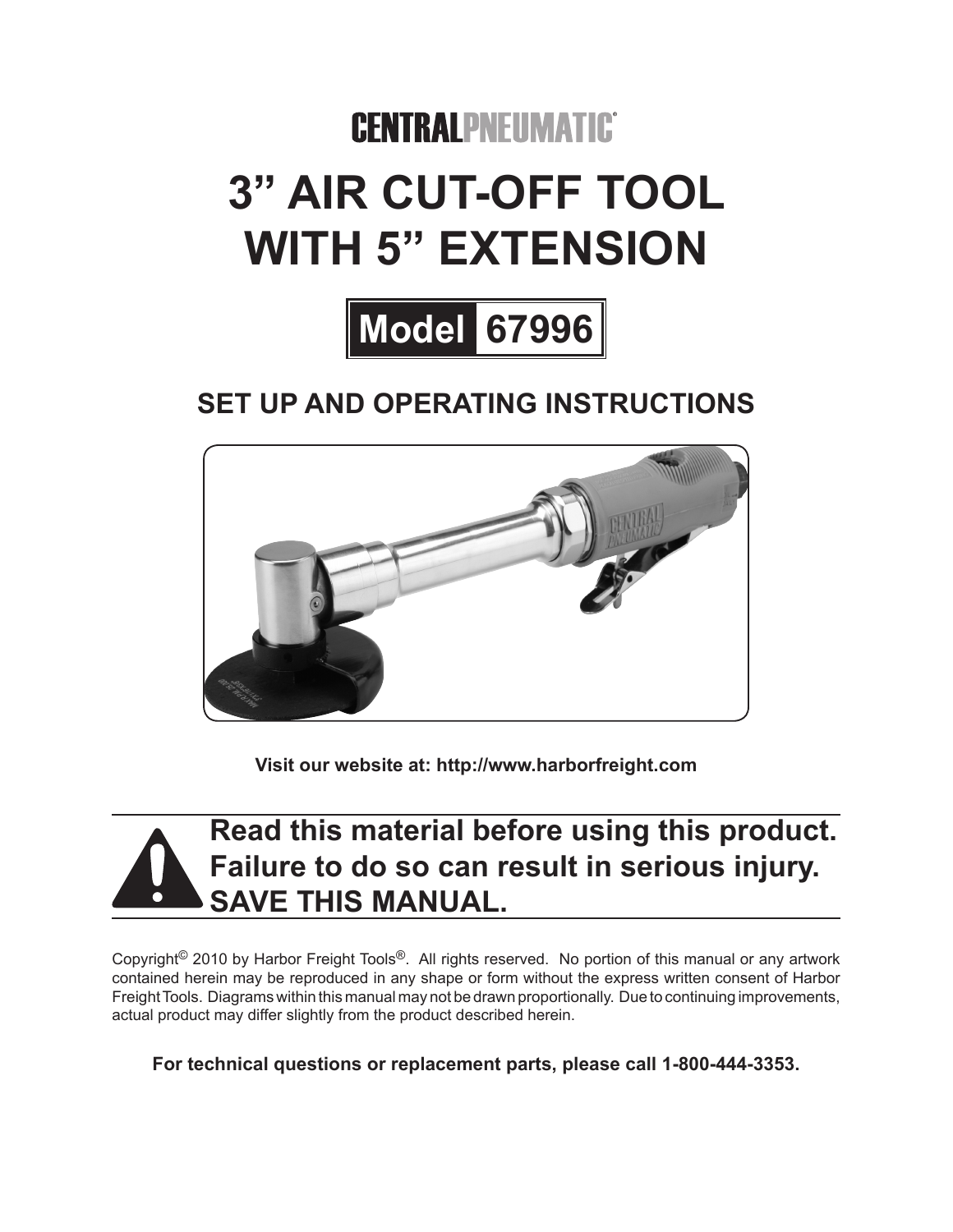# **Save This Manual**

Keep this manual for the safety warnings and precautions, assembly, operating, inspection, maintenance and cleaning procedures. Write the product's serial number in the back of the manual near the assembly diagram (or month and year of purchase if product has no number). Keep this manual and the receipt in a safe and dry place for future reference.

# **Important SAFETY Information**

**In this manual, on the labeling, and all other information provided with this product:**



 **This is the safety alert symbol. It is used to alert you to potential personal injury hazards. Obey all safety messages that follow this symbol to avoid possible injury or death.**

# **A DANGER DANGER** indicates a

**hazardous situation** 

**which, if not avoided, will result in death or serious injury.**

# **AWARNING**

**WARNING indicates a hazardous situation which, if not avoided, could result in death or serious injury.**

**ACAUTION** CAUTION, used with **the safety alert symbol, indicates a hazardous** 

**situation which, if not avoided, could result in minor or moderate injury.**

**NOTICE** NOTICE is used to **address practices not related to personal injury.**

**CAUTION** CAUTION, without the **safety alert symbol, is used to address practices not related to personal injury.**

#### **General Air Tool Safety Warnings**

#### **WARNING Read all safety warnings**

**and instructions.** *Failure to follow the warnings and instructions may result in electric shock, fire and/or serious injury.* 

**Save all warnings and instructions for future reference.**

- 1. **Work area safety**
	- a.**Keep work area clean and well lit.**  *Cluttered or dark areas invite accidents.*
	- b.**Do not operate air tools in explosive atmospheres, such as in the presence of flammable liquids, gases or dust.**  *Air tools create sparks which may ignite the dust or fumes.*
	- c.**Keep children and bystanders away while operating an air tool.**  *Distractions can cause you to lose control.*
- 2. **Personal safety**
	- a.**Stay alert, watch what you are doing and use common sense when operating an air tool. Do not use an air tool while you are tired or under the influence of drugs, alcohol or medication.** *A moment of inattention while operating air tools may result in serious personal injury.*
	- b.**Use safety equipment. Always wear eye protection.** *Safety equipment such as dust mask, non-skid safety shoes, hard hat, or hearing protection used*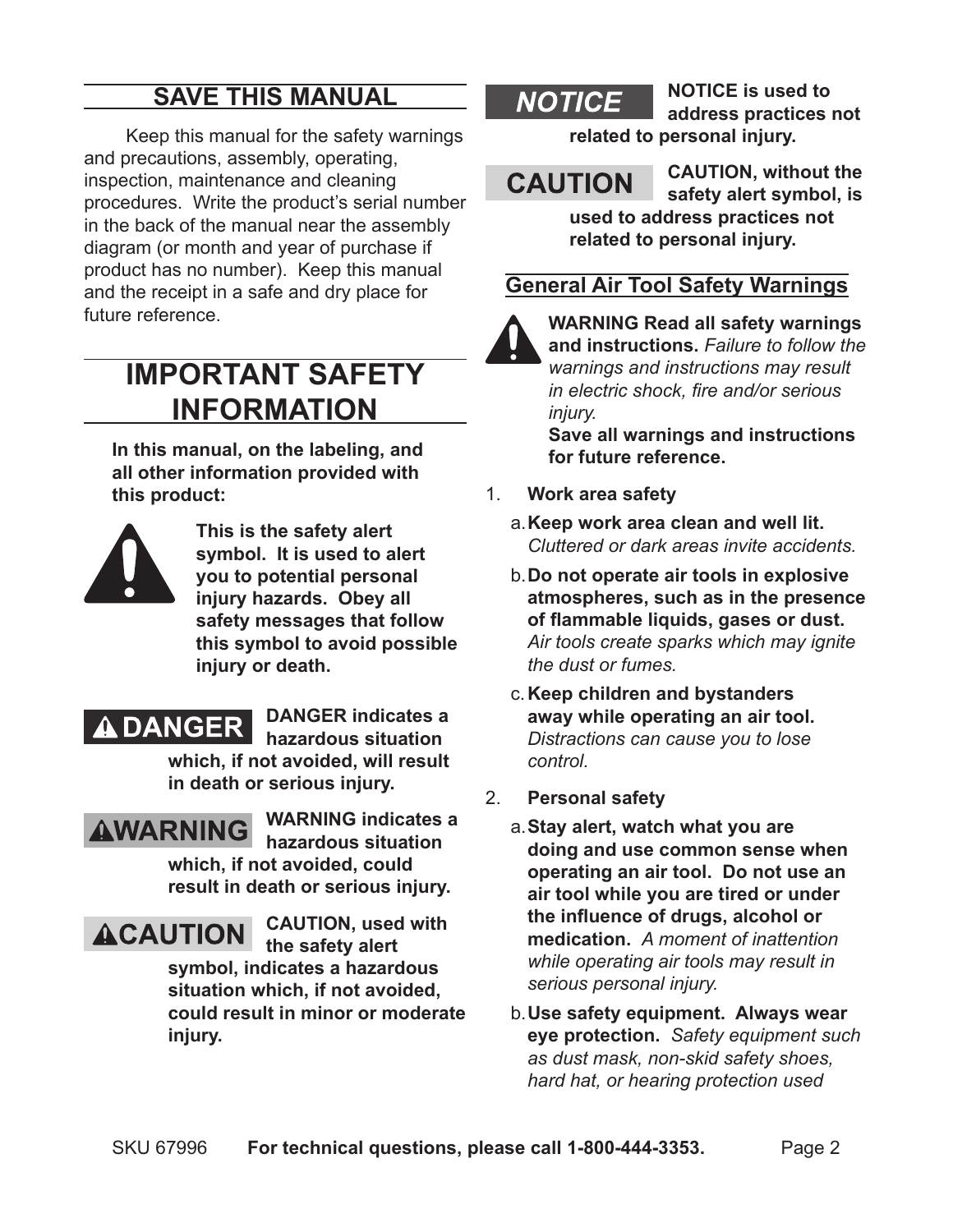*for appropriate conditions will reduce personal injuries.*

- c.**Prevent unintentional starting. Ensure the switch is in the off-position before connecting to power source and/or battery pack, picking up or carrying the tool.** *Carrying air tools with your finger on the switch or energizing air tools that have the switch on invites accidents.*
- d.**Remove any adjusting key or wrench before turning the air tool on.** *A wrench or a key left attached to a rotating part of the air tool may result in personal injury.*
- e.**Do not overreach. Keep proper footing and balance at all times.** *This enables better control of the air tool in unexpected situations.*
- f. **Dress properly. Do not wear loose clothing or jewelry. Keep your hair, clothing and gloves away from moving parts.** *Loose clothes, jewelry or long hair can be caught in moving parts.*
- g.**If devices are provided for the connection of dust extraction and collection facilities, ensure these are connected and properly used.** *Use of these devices can reduce dust-related hazards.*
- h.**Only use safety equipment that has been approved by an appropriate standards agency.** *Unapproved safety equipment may not provide adequate protection. Eye protection must be ANSI-approved and breathing protection must be NIOSH-approved for the specific hazards in the work area.*

#### 3. **Air tool use and care**

a.**Do not force the air tool. Use the correct air tool for your application.** *The correct air tool will do the job better* 

*and safer at the rate for which it was designed.*

- b.**Do not use the air tool if the switch does not turn it on and off.** *Any air tool that cannot be controlled with the switch is dangerous and must be repaired.*
- c.**Store idle air tools out of the reach of children and do not allow persons unfamiliar with the air tool or these instructions to operate the air tool.**  *Air tools are dangerous in the hands of untrained users.*
- d.**Maintain air tools. Check for misalignment or binding of moving parts, breakage of parts and any other condition that may affect the air tool's operation. If damaged, have the air tool repaired before use.** *Many accidents are caused by poorly maintained air tools.*
- e.**Keep cutting tools sharp and clean.**  *Properly maintained cutting tools with sharp cutting edges are less likely to bind and are easier to control.*
- f. **Use the air tool, accessories and tool bits etc. in accordance with these instructions, taking into account the working conditions and the work to be performed.** *Use of the air tool for operations different from those intended could result in a hazardous situation.*
- 4. **Service**
	- a.**Have your air tool serviced by a qualified repair person using only identical replacement parts.** *This will ensure that the safety of the air tool is maintained.*

#### **Safety Warnings for Abrasive Cutting-Off Operations**

1. **This air tool is intended to function as a cut-off tool. Read all safety warnings, instructions, illustrations**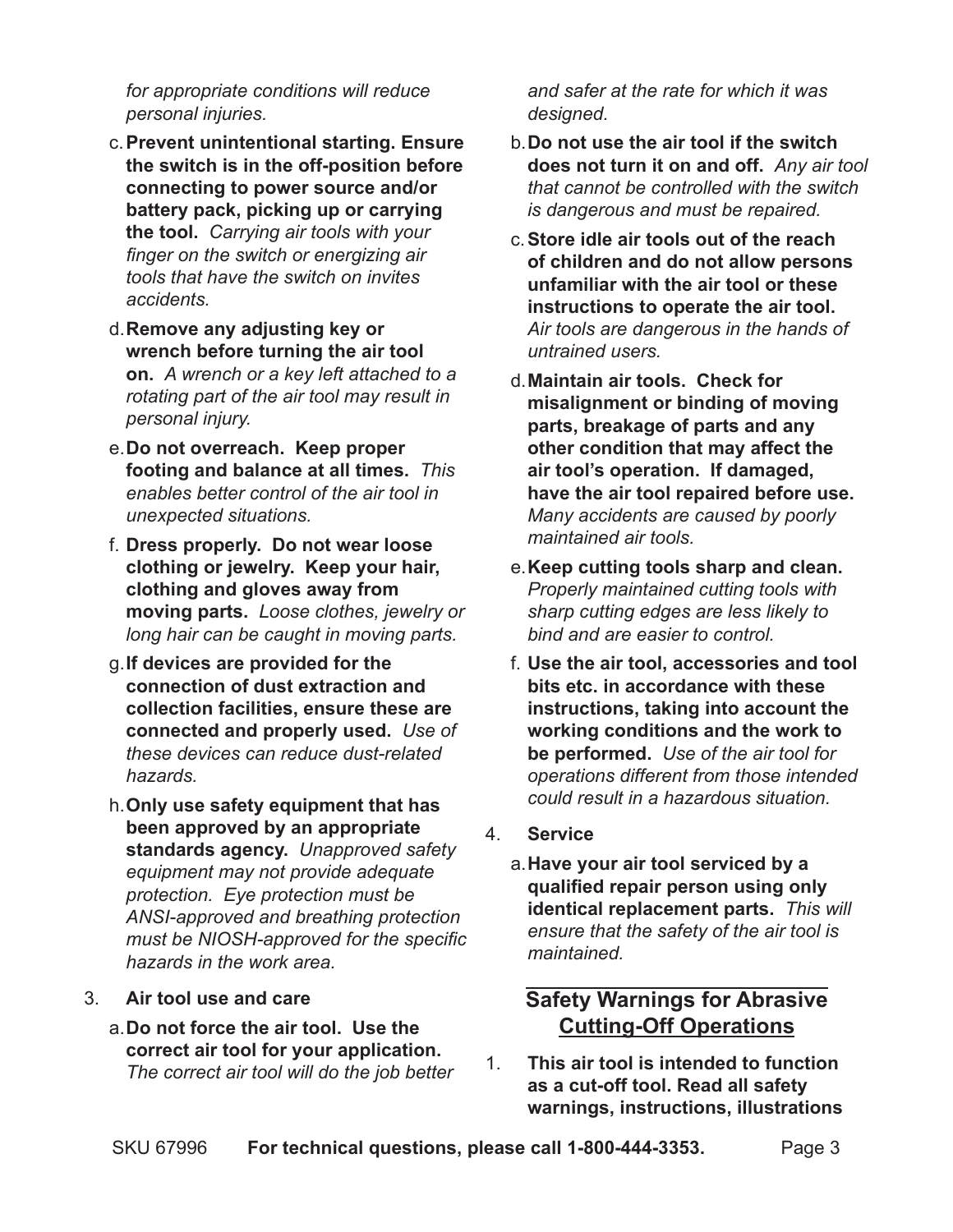**and specifications provided with this air tool.** Failure to follow all instructions listed below may result in electric shock, fire and/or serious injury.

- 2. **Operations such as grinding, sanding, wire brushing or polishing are not recommended to be performed with this air tool.** Operations for which the air tool was not designed may create a hazard and cause personal injury.
- 3. **Do not use accessories which are not specifically designed and recommended by the tool manufacturer.** Just because the accessory can be attached to your air tool, it does not assure safe operation.
- 4. **The rated speed of the accessory must be at least equal to the maximum speed marked on the air tool.** Accessories running faster than their RATED SPEED can break and fly apart. Use only 3" Cutting Discs rated at 18,000 RPM and greater.
- 5. **The outside diameter and the thickness of your accessory must be within the capacity rating of your air tool.** Incorrectly sized accessories cannot be adequately guarded or controlled.
- 6. **The arbor size of wheels, flanges, backing pads or any other accessory must properly fit the spindle of the air tool.** Accessories with arbor holes that do not match the mounting hardware of the air tool will run out of balance, vibrate excessively and may cause loss of control.
- 7. **Do not use a damaged accessory. Before each use inspect the accessory such as abrasive wheels for chips and cracks, backing pad for cracks, tear or excess wear, wire**

**brush for loose or cracked wires. If air tool or accessory is dropped, inspect for damage or install an undamaged accessory. After inspecting and installing an accessory, position yourself and bystanders away from the plane of the rotating accessory and run the air tool at maximum noload speed for one minute.** Damaged accessories will normally break apart during this test time.

- 8. **Wear personal protective equipment. Depending on application, use face shield, safety goggles or safety glasses. As appropriate, wear dust mask, hearing protectors, gloves and workshop apron capable of stopping small abrasive or work piece fragments. The eye protection must be capable of stopping flying debris generated by various operations.** The eye protection must be capable of stopping flying debris generated by various operations. The dust mask or respirator must be capable of filtering out particles generated by your operation. Prolonged exposure to high intensity noise may cause hearing loss.
- 9. **Keep bystanders a safe distance away from work area. Anyone entering the work area must wear personal protective equipment.** Fragments of work piece or of a broken accessory may fly away and cause injury beyond immediate area of operation.
- 10. Risk of Electric Shock. This tool is not provided with an insulated gripping surface.
- 11. **Never lay the air tool down until the accessory has come to a complete stop.** *The spinning accessory may grab the surface and pull the air tool out of your control.*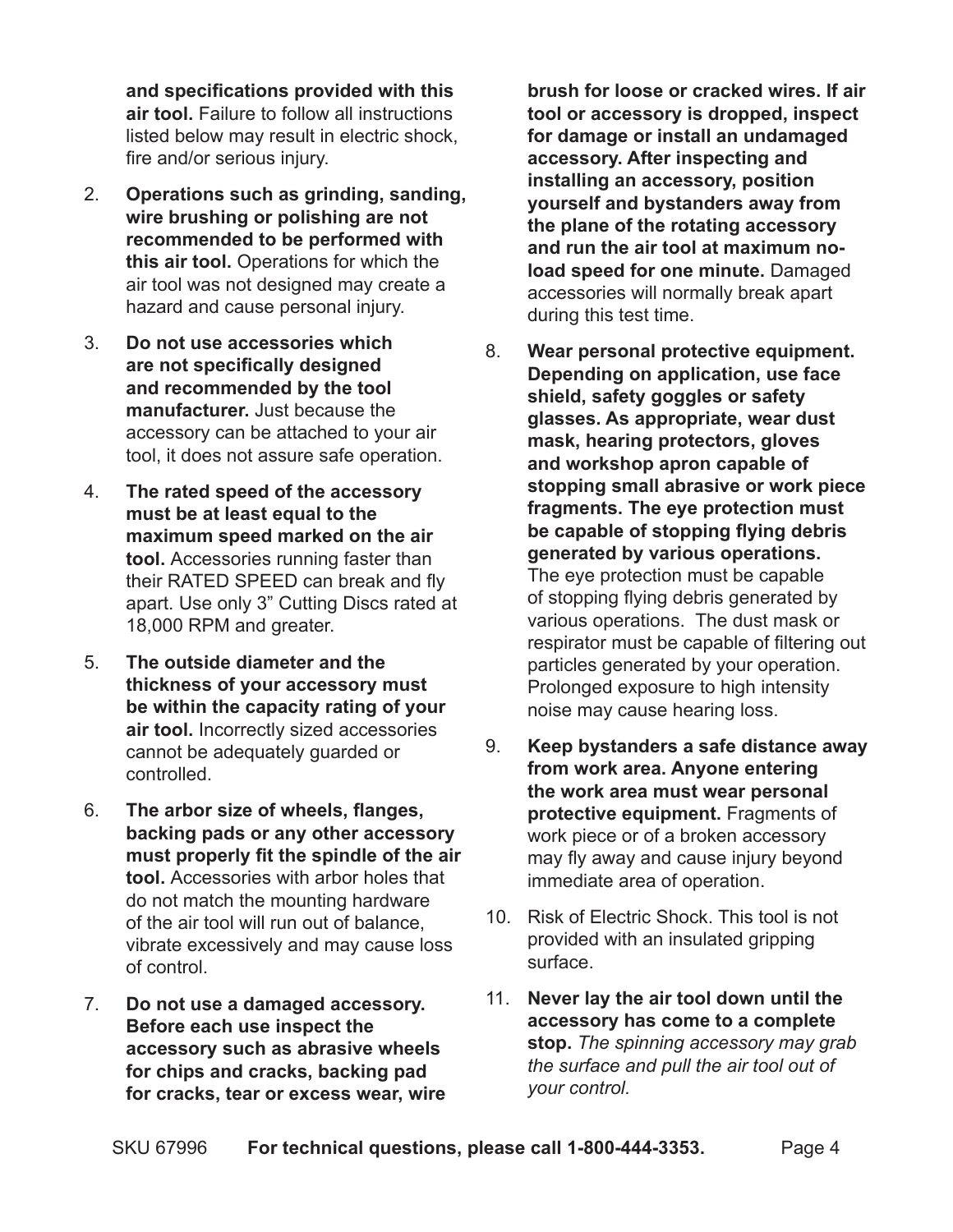- 12. **Do not run the air tool while carrying it at your side.** *Accidental contact with the spinning accessory could snag your clothing, pulling the accessory into your body.*
- 13. **Regularly clean the air tool's air vents.** *The motor's fan will draw the dust inside the housing and excessive accumulation of powdered metal may cause electrical hazards.*
- 14. Maintain labels and nameplates on the tool. These carry important safety information. If unreadable or missing, contact Harbor Freight Tools for a replacement.
- 15. Avoid unintentional starting. Prepare to begin work before turning on the tool.
- 16. Do not depress the spindle lock when starting or during operation.
- 17. Use clamps (not included) or other practical ways to secure and support the workpiece to a stable platform. Holding the work by hand or against your body is unstable and may lead to loss of control and personal injury.
- 18. This product is not a toy. Keep it out of reach of children.
- 19. WARNING: Some dust created by power sanding, sawing, grinding, drilling, and other construction activities, contains chemicals known [to the State of California] to cause cancer, birth defects or other reproductive harm. Some examples of these chemicals are:
	- Lead from lead-based paints
	- Crystalline silica from bricks and cement or other masonry products
	- Arsenic and chromium from chemically treated lumber

Your risk from these exposures varies, depending on how often you do this type of work. To reduce your exposure to

these chemicals: work in a well ventilated area, and work with approved safety equipment, such as those dust masks that are specially designed to filter out microscopic particles. (California Health & Safety Code § 25249.5, *et seq.*)

20. The warnings, precautions, and instructions discussed in this instruction manual cannot cover all possible conditions and situations that may occur. It must be understood by the operator that common sense and caution are factors which cannot be built into this product, but must be supplied by the operator.

#### **Kickback and Related Warnings**

Kickback is a sudden reaction to a pinched or snagged rotating wheel, backing pad, brush or any other accessory. Pinching or snagging causes rapid stalling of the rotating accessory which in turn causes the uncontrolled air tool to be forced in the direction opposite of the accessory's rotation at the point of the binding.

For example, if an abrasive wheel is snagged or pinched by the workpiece, the edge of the wheel that is entering into the pinch point can dig into the surface of the material causing the wheel to climb out or kick out. The wheel may either jump toward or away from the operator, depending on direction of the wheel's movement at the point of pinching. Abrasive wheels may also break under these conditions.

Kickback is the result of air tool misuse and/or incorrect operating procedures or conditions and can be avoided by taking proper precautions as given below.

1. **Maintain a firm grip on the air tool and position your body and arm to allow you to resist kickback forces. Always use auxiliary handle, if provided, for**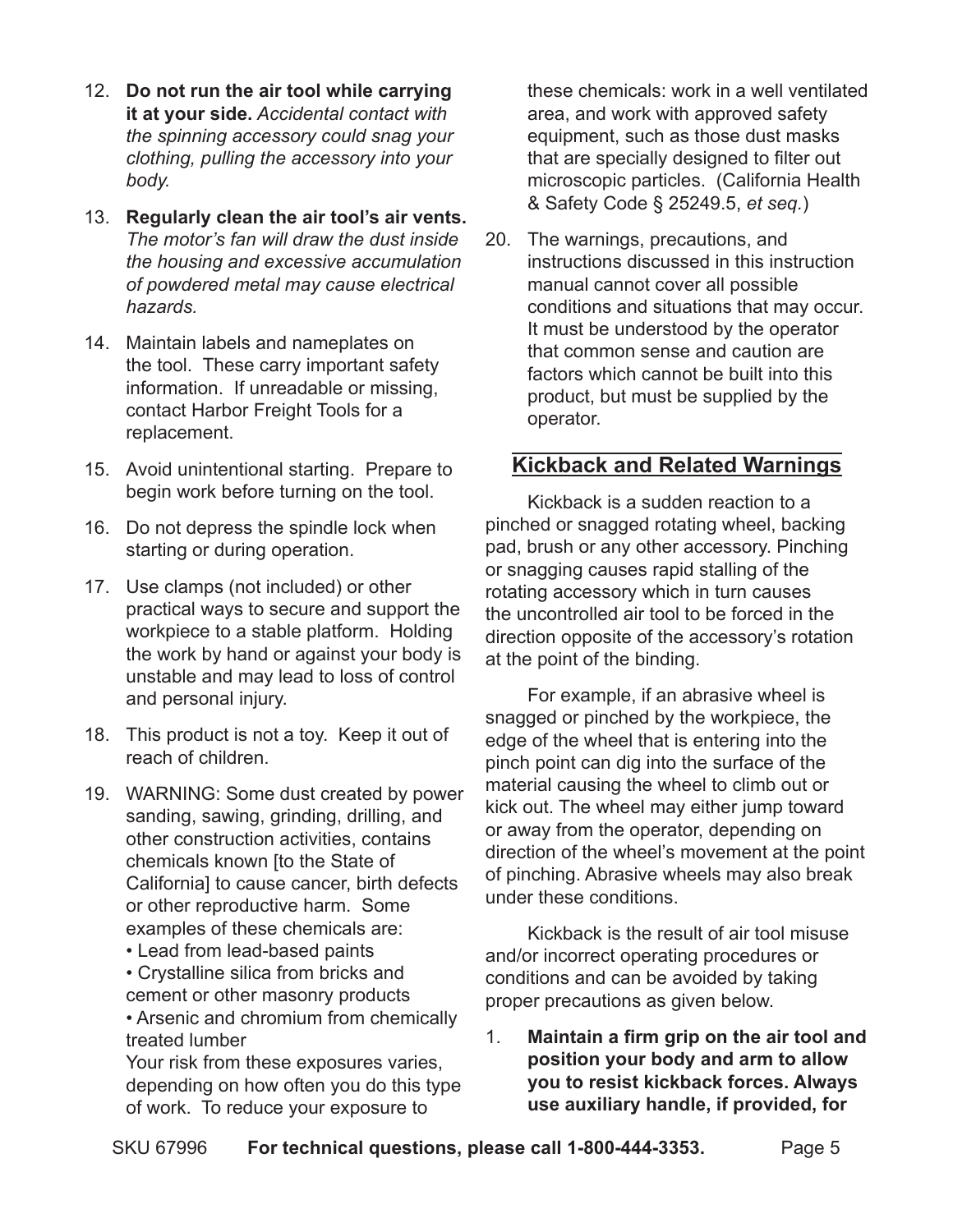**maximum control over kickback or torque reaction during start-up.** *The operator can control torque reactions or kickback forces, if proper precautions are taken.*

- 2. **Never place your hand near the rotating accessory.** *Accessory may kickback over your hand.*
- 3. **Do not position your body in the area where air tool will move if kickback occurs.** *Kickback will propel the tool in direction opposite to the wheel's movement at the point of snagging.*
- 4. **Use special care when working corners, sharp edges etc. Avoid bouncing and snagging the accessory.** *Corners, sharp edges or bouncing have a tendency to snag the rotating accessory and cause loss of control or kickback.*
- 5. **Do not attach a saw chain woodcarving blade or toothed saw blade.** *Such blades create frequent kickback and loss of control.*

#### **Safety Warnings Specific for Grinding and Abrasive Cutting-off Operations**

- 1. **Use only wheel types that are recommended for your air tool and the specific guard designed for the selected wheel.** *Wheels for which the air tool was not designed cannot be adequately guarded and are unsafe.*
- 2. **The guard must be securely attached to the air tool and positioned for maximum safety, so the least amount of wheel is exposed towards the operator.** *The guard helps to protect operator from broken wheel fragments and accidental contact with wheel.*
- 3. **Wheels must be used only for recommended applications. For example: do not grind with the side of cut-off wheel.** *Abrasive cut-off wheels are intended for peripheral grinding, side forces applied to these wheels may cause them to shatter.*
- 4. **Always use undamaged wheel flanges that are of correct size and shape for your selected wheel.** *Proper wheel flanges support the wheel thus reducing the possibility of wheel breakage. Flanges for cut-off wheels may be different from grinding wheel flanges.*
- 5. **Do not use worn down wheels from larger air tools.** *Wheel intended for larger air tool is not suitable for the higher speed of a smaller tool and may burst.*
- 6. **Dress appropriately.** *Wear leather leggings and fire resistant footwear during use. Do not wear pants with cuffs, shirts with open pockets, or any clothing that can catch and hold molten metal or sparks.*

#### **Safety Warnings Specific for Abrasive Cutting-off Operations**

- 1. **Do not "jam" the cut-off wheel or apply excessive pressure. Do not attempt to make an excessive depth of cut.** *Overstressing the wheel increases the loading and susceptibility to twisting or binding of the wheel in the cut and the possibility of kickback or wheel breakage.*
- 2. **Do not position your body in line with and behind the rotating wheel.** *When the wheel, at the point of operation, is moving away from your body, the possible kickback may propel the spinning wheel and the air tool directly at you.*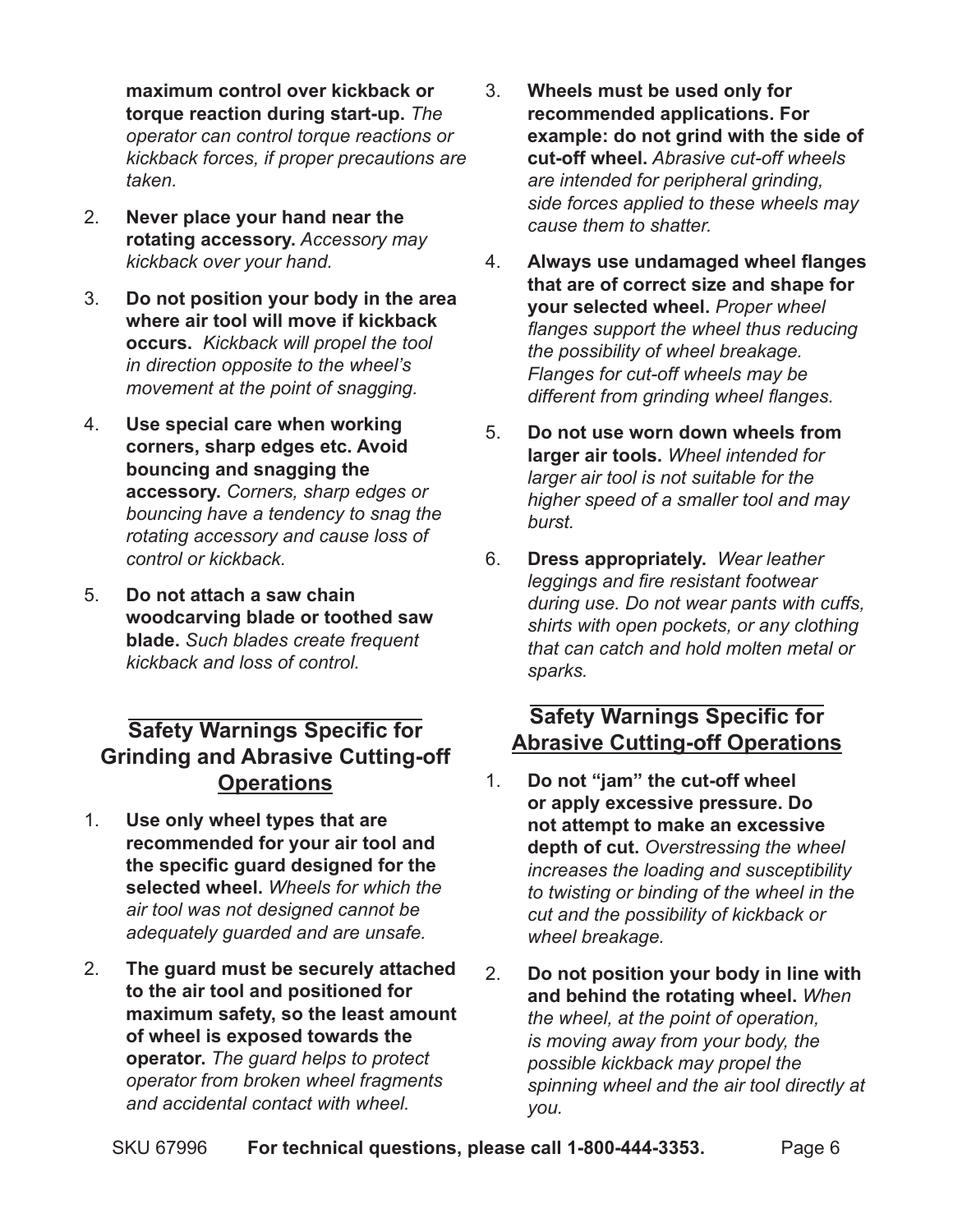- 3. **When wheel is binding or when interrupting a cut for any reason, switch off the air tool and hold the air tool motionless until the wheel comes to a complete stop. Never attempt to remove the cut-off wheel from the cut while the wheel is in motion otherwise kickback may occur.** *Investigate and take corrective action to eliminate the cause of wheel binding.*
- 4. **Do not restart the cutting operation in the workpiece. Let the wheel reach full speed and carefully reenter the cut.** *The wheel may bind, walk up or kickback if the air tool is restarted in the workpiece.*
- 5. **Support panels or any oversized workpiece to minimize the risk of wheel pinching and kickback.** *Large workpieces tend to sag under their own weight. Supports must be placed under the workpiece near the line of cut and near the edge of the workpiece on both sides of the wheel.*
- 6. **Use extra caution when making a "pocket cut" into existing walls or other blind areas.** *The protruding wheel may cut gas or water pipes, electrical wiring or objects that can cause kickback.*

#### **Vibration Safety**

This tool vibrates during use. Repeated or long-term exposure to vibration may cause temporary or permanent physical injury, particularly to the hands, arms and shoulders. To reduce the risk of vibration-related injury:

1. Anyone using vibrating tools regularly or for an extended period should first be examined by a doctor and then have regular medical check-ups to ensure medical problems are not being caused or worsened from use. Pregnant

women or people who have impaired blood circulation to the hand, past hand injuries, nervous system disorders, diabetes, or Raynaud's Disease should not use this tool. If you feel any medical or physical symptoms related to vibration (such as tingling, numbness, and white or blue fingers), seek medical advice as soon as possible.

- 2. Do not smoke during use. Nicotine reduces the blood supply to the hands and fingers, increasing the risk of vibration-related injury.
- 3. Wear suitable gloves to reduce the vibration effects on the user.
- 4. Use tools with the lowest vibration when there is a choice between different processes.
- 5. Include vibration-free periods each day of work.
- 6. Grip tool as lightly as possible (while still keeping safe control of it). Let the tool do the work.
- 7. To reduce vibration, maintain the tool as explained in this manual. If any abnormal vibration occurs, stop use immediately.

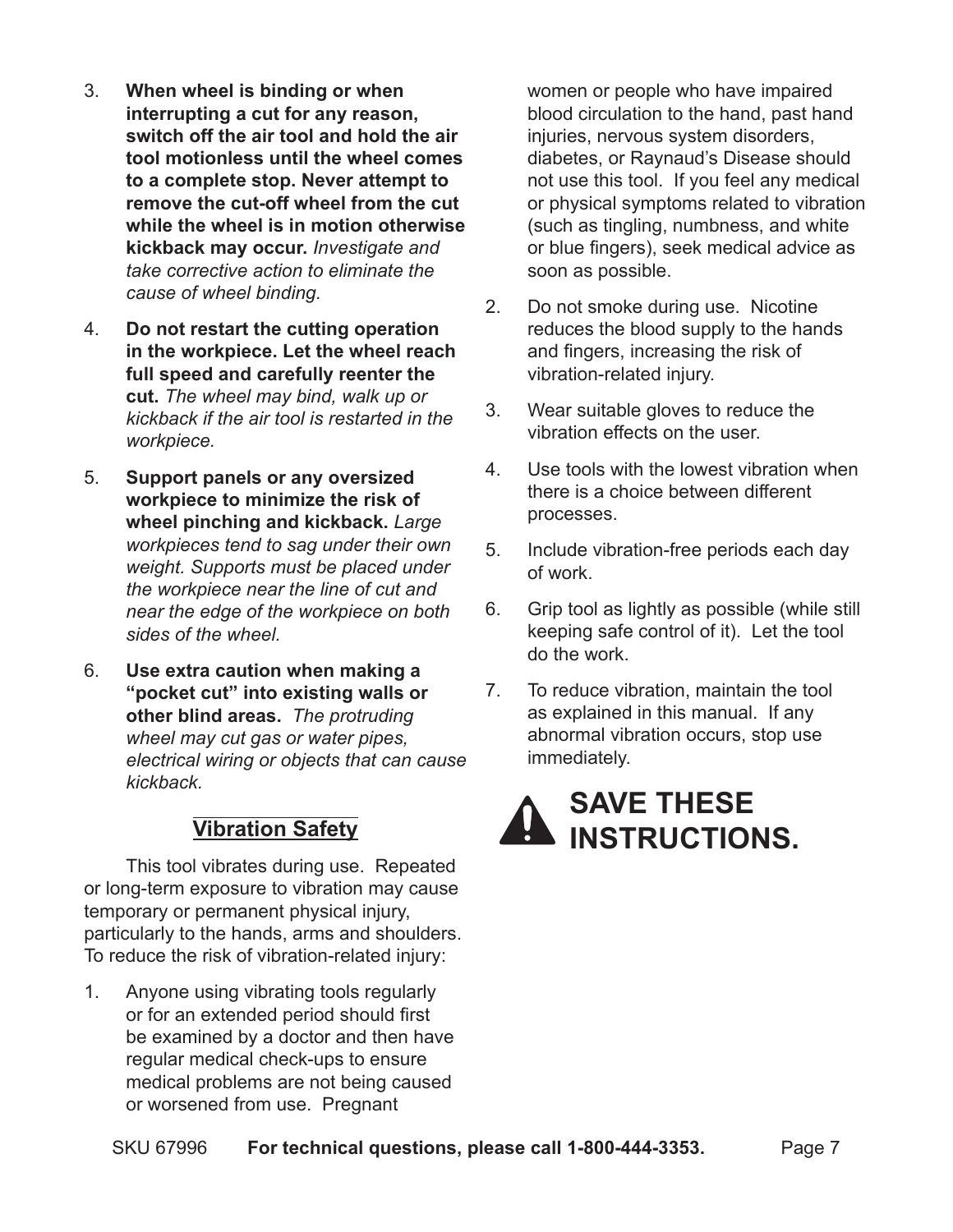# **Specifications**

| Max. Air Pressure        | 90 PSI                    |
|--------------------------|---------------------------|
| Air Consumption          | 4 CFM @ 90 PSI            |
| Air Inlet                | 1/4" - 18 NPT (Female)    |
| Max. Rated Speed         | 18,000 RPM                |
| <b>Arbor Size</b>        | 3/8"                      |
| <b>Cutting Disc Size</b> | 3"                        |
| Accessories              | Hex Key Wrench<br>Spanner |

### **Unpacking**

When unpacking, make sure that the item is intact and undamaged. If any parts are missing or broken, please call Harbor Freight Tools at 1‑800‑444‑3353 as soon as possible.

## **Initial Tool Set Up**

- **Read the ENTIRE IMPORTANT Safety Information section at the beginning of this manual including all text under subheadings therein before set up or use of this product.**
- **Note:** For additional information regarding the parts listed in the following pages, refer to the Assembly Diagram near the end of this manual.

#### **Unpacking**

When unpacking, make sure the item is intact and undamaged. If parts are missing or broken, call Harbor Freight Tools at the number shown throughout the manual as soon as possible.

> • This air tool may be shipped with a protective plug covering the air inlet. Remove this plug before set up.

#### **Air Supply**

**AWARNING** 

#### **To prevent explosion:**



**Use only clean, dry, regulated, compressed air to power this tool. Do not use oxygen, carbon dioxide, combustible gases, or any other bottled gas as a power source for this tool.**



- 1. Incorporate an in-line oiler, shut-off valve, regulator with pressure gauge, and filter for best service, as shown in the diagram above. **An in-line shutoff valve is an important safety device because it controls air supply even if the air hose is ruptured.**
- **Note:** If an automatic oiler system is not used, add a few drops of Pneumatic Tool Oil to the airline connection before operation. Add a few more drops after each hour of continual use.
- 2. Attach an air hose to the compressor's air outlet. Connect the air hose to the air inlet of the tool. A 1/4"-18 NPT Male Quick Connector (not included) is required. Then connect the Quick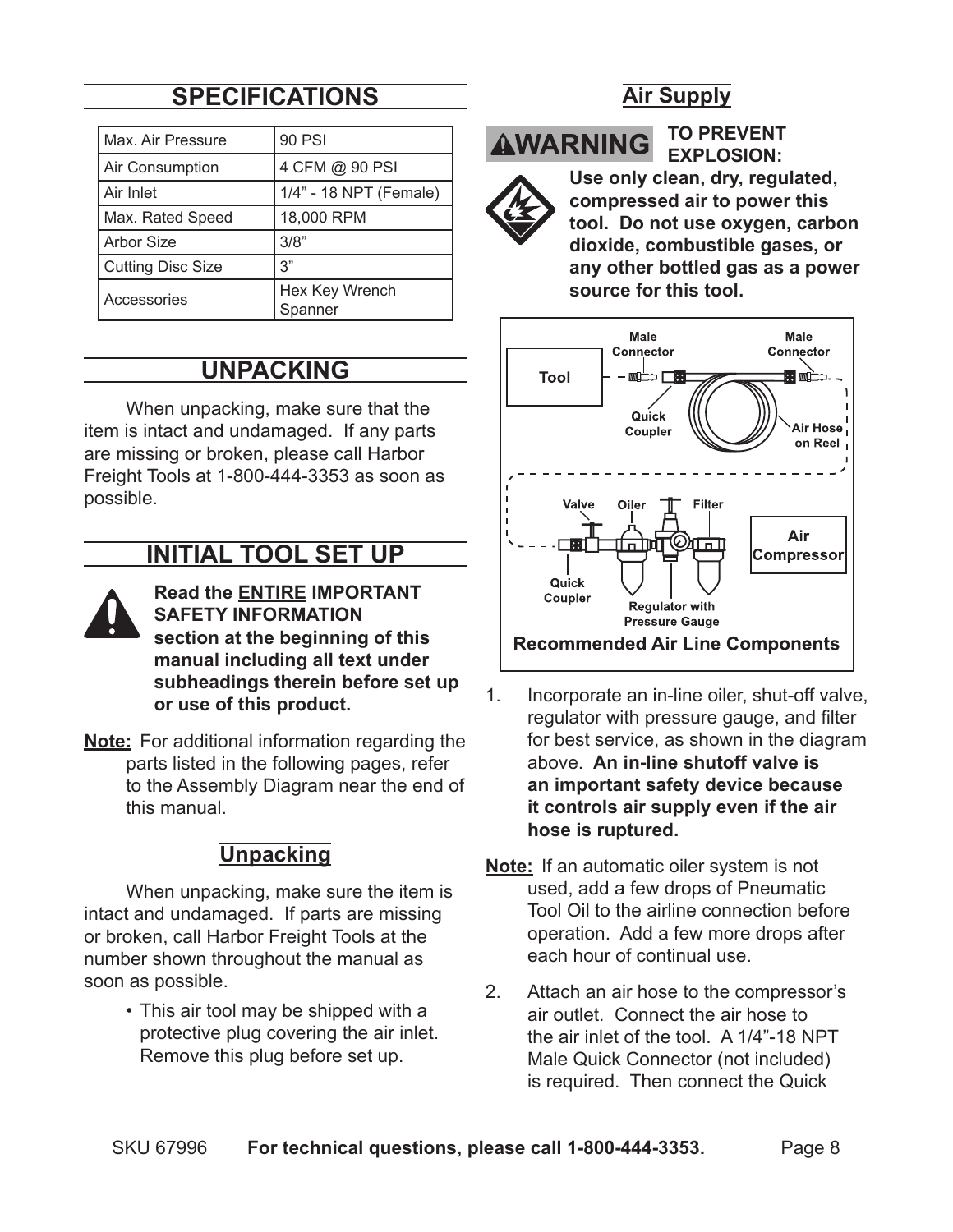Coupler of an hose (not included) onto the Quick Connector.

- **WARNING! To prevent serious injury from accidental operation: Do not install a female quick coupler on the tool.** Such a coupler contains an air valve that will allow the air tool to retain pressure and operate accidentally after the air supply is disconnected.
- **Note:** Air flow, and therefore tool performance, can be hindered by undersized air supply components.
- 3. The air hose must be long enough to reach work area with enough extra length to allow free movement while working.
- 4. Make sure tool's throttle or switch is in the off position; refer to Operation section for description of controls.
- 5. Close the in-line safety valve between the compressor and the tool.
- 6. Turn on air compressor according to manufacturer's directions and allow it to build up pressure until it cycles off.
- 7. Adjust air compressor's output regulator so that air output is enough to properly power the tool, but the output will not exceed the tool's maximum air pressure at any time. Adjust the pressure gradually, while checking the air output gauge to set the right pressure range.
- 8. Inspect air connections for leaks. Repair any leaks found.
- 9. If tool will not be used at this time, turn off and detach air supply, safely discharge any residual air pressure, and release throttle to prevent accidental operation.

**Note:** Residual air pressure should not be present after the tool is disconnected from the air supply. However, it is a good safety measure to attempt to discharge the tool in a safe fashion after disconnecting to ensure that the tool is disconnected and unpowered.

# **Operating Instructions**



**Read the ENTIRE IMPORTANT Safety Information section at the beginning of this manual including all text under subheadings therein before set up or use of this product.**

# **AWARNING TO PREVENT**

**serious injury from accidental operation: Turn the Power Switch of the tool off and unplug the tool from its electrical outlet before installing accessories.**

#### **Installing the 3" Cutting Wheel**

- 1. The Cutting Wheel MUST be:
	- rated to at least 18,000 RPM.
	- no larger than 3" in diameter with a 3/8" arbor hole.
	- dry and clean.
	- proven undamaged by inspection.

**AWARNING TO PREVENT** 

**SERIOUS INJURY: Do not operate this tool without the Wheel Guard properly installed.**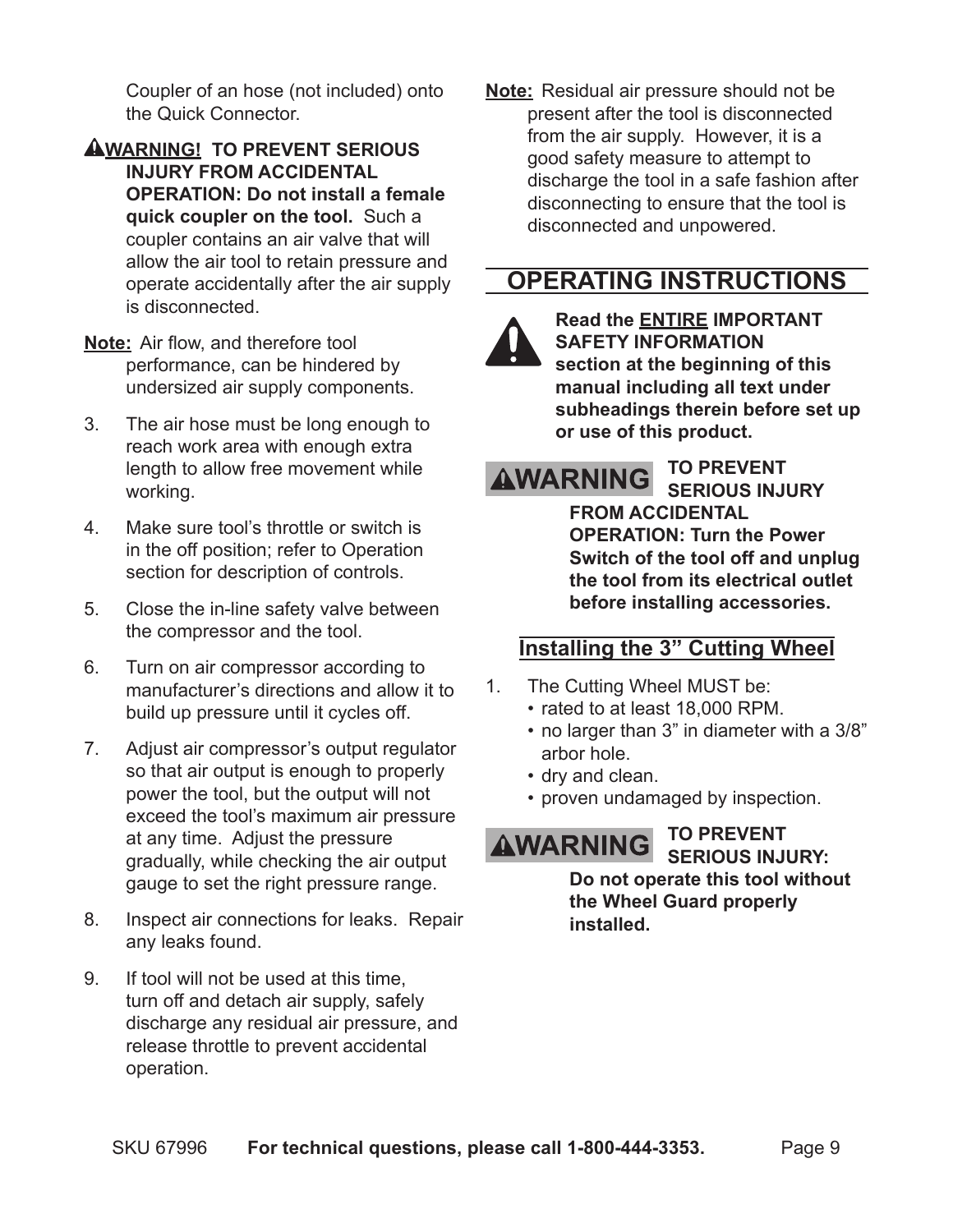- 2. Use Spanner (44) to hold Spindle (35) in place while, at the same time, loosening the Hex Bolt (41) and Flange (40) with Hex Key Wrench (45). See Figure 1, below.
- 3. Insert 3" Cutting Wheel onto Spindle, using Spanner to hold Spindle in place.
- 4. Insert the Hex Bolt through the Washer (40) and the Cutting Wheel, and back into the Spindle.
- 5. Use the Hex Key Wrench (45) to tighten the Hex Bolt on the Spindle until the Cutting Wheel is secure.

#### **Work Piece and Work Area Set Up**

- 1. Designate a work area that is clean and well-lit. The work area must not allow access by children or pets to prevent injury and distraction.
- 2. Route the air hose along a safe route to reach the work area without creating a tripping hazard or exposing the air hose to possible damage. The air hose must be long enough to reach the work area

with enough extra length to allow free movement while working.

- 3. Secure loose workpieces using a vise or clamps (not included) to prevent movement while working.
- 4. There must not be hazardous objects (such as utility lines or foreign objects) nearby that will present a hazard while working.

#### **General Operating Instructions**

- 1. If an automatic oiler is not used, add a few drops of Pneumatic Tool Oil to airline connection before use. Add a few drops more after each hour of continual use.
- 2. Always check the Cutting Wheel (39) for possible wear. Do not use a worn, cracked, or defective cutting wheel.
- 3. Position the Cut-Off Tool so that the attached Wheel Guard (38) is in position between you and the workpiece to protect you from flying debris.
- 4. The Wheel Guard must always be attached to the Cut-Off Tool



**Figure 1**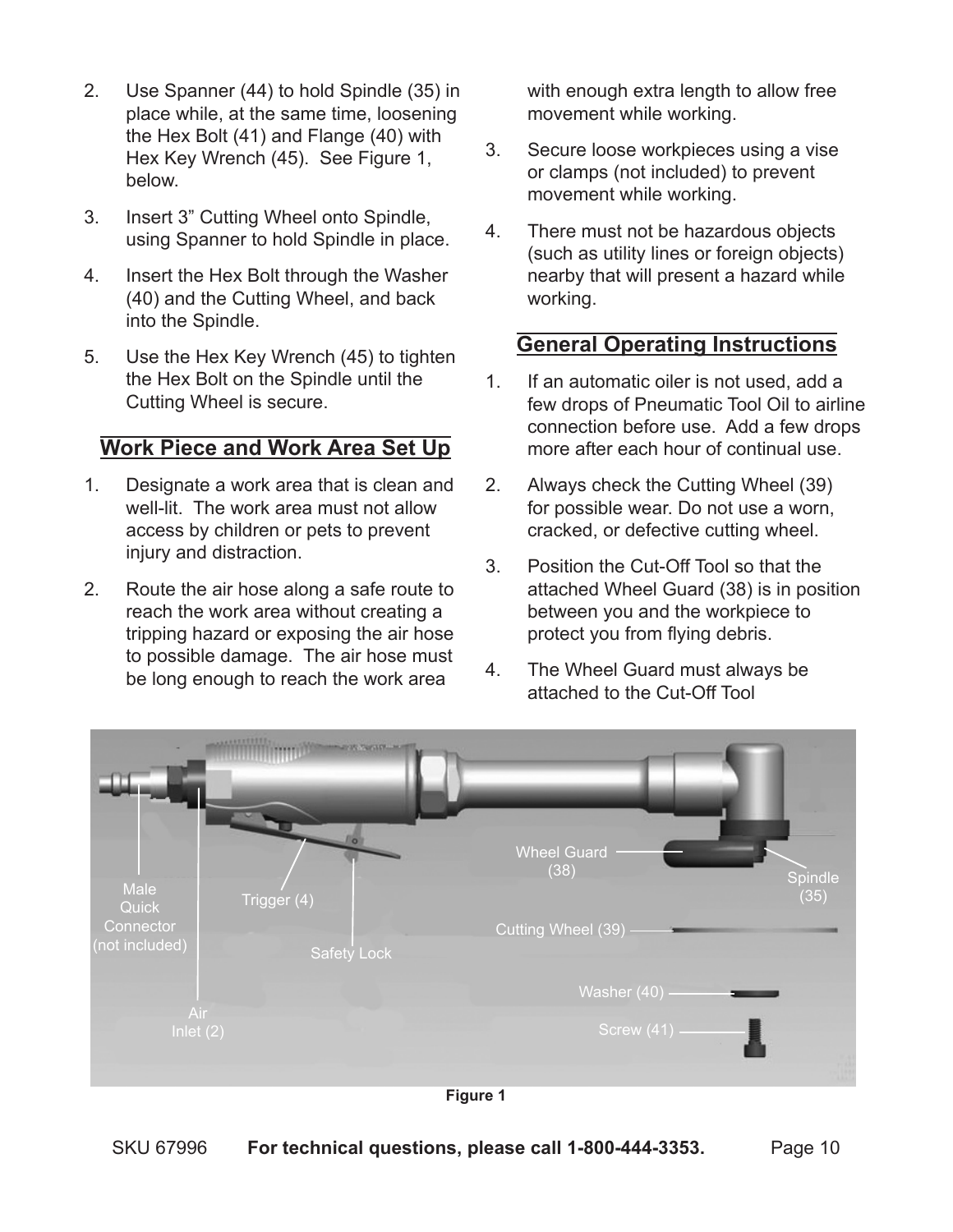- 5. Set the compressor to 90 PSI. **Do not exceed 90 PSI.**
- 6. Connect the Air Line to the Tool as explained in the Air Supply section.
- 7. Mark area on workpiece you wish to cut.
- 8. Grip Housing (3) and press down on Trigger (4), pressing Lever's safety lock forward. **WARNING! Use both hands to grip the Cut-Off Tool.**
- 9. Allow Cut-Off Tool to run for a few seconds before approaching workpiece.
- 10. **NOTE:** The Cut-Off Tool's speed is variable. Pressing down on Trigger will increase Tool's speed. Easing back on Trigger will decrease Tool's speed. Use only enough speed as needed to cut the workpiece.
- 11. Carefully press the edge of the Cutting Wheel onto the surface of the workpiece.
- 12. **WARNING!** Do not force, or apply undo pressure, onto Tool. Applying too much force will stall the Tool.
- 13. If tool requires more force to accomplish the task, verify that tool receives sufficient, unobstructed airflow (CFM) and increase air pressure (PSI). **CAUTION! To prevent tool and accessory failure, resulting in injury: Do not exceed the tool's maximum air pressure rating.** If the tool still does not have sufficient force at maximum pressure and sufficient airflow, then a larger tool may be required.
- 14. To prevent accidents, detach air supply, safely discharge any residual air pressure in the tool, and release the throttle after use. Clean external surfaces of the tool with clean, dry cloth. Then store the tool indoors out of children's reach.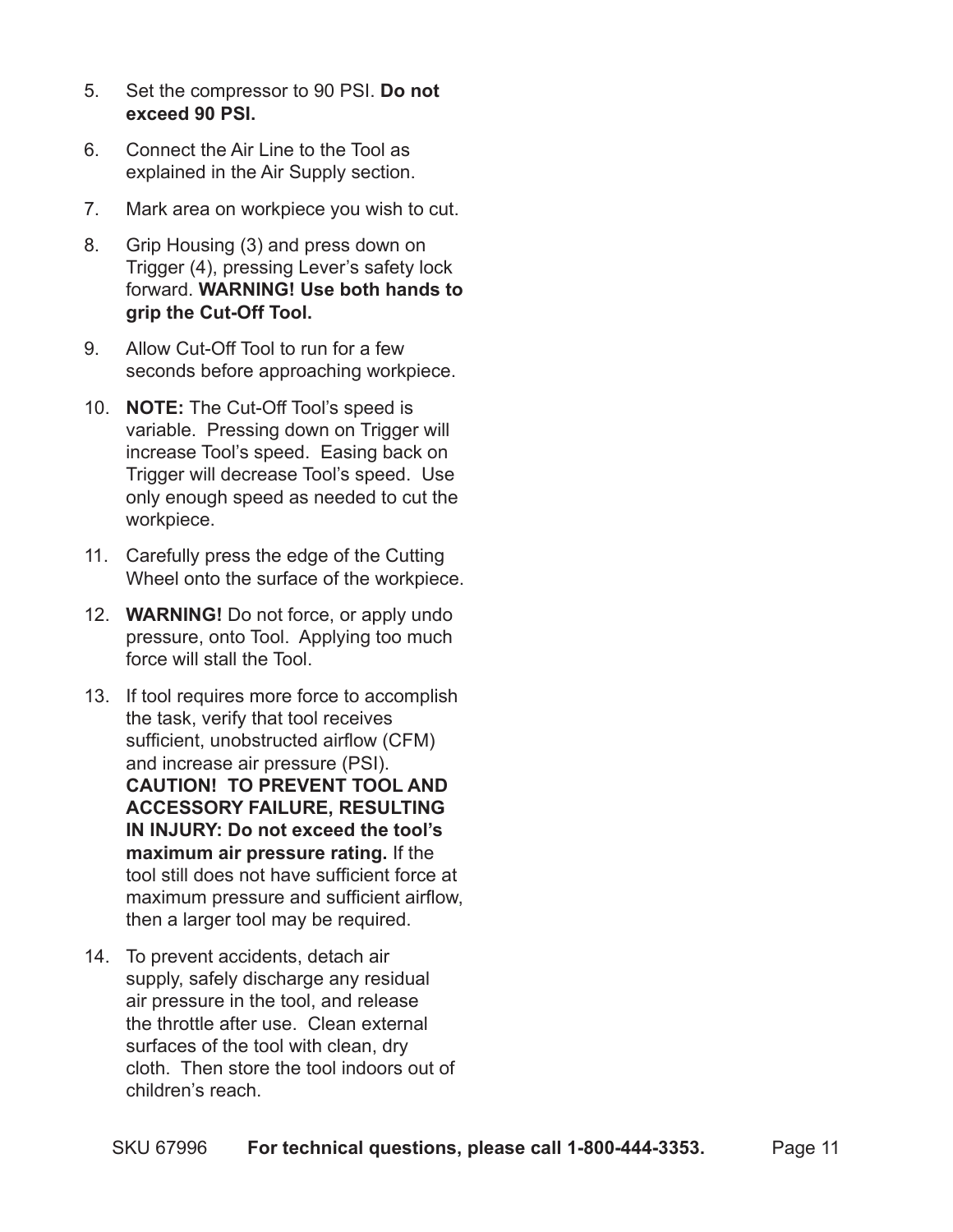## **User-Maintenance Instructions**



**Procedures not specifically explained in this manual must be performed only by a qualified technician.**



**To prevent serious injury from accidental operation: Turn off tool, detach air supply, safely discharge any residual air pressure in tool, and release the throttle before performing any inspection, maintenance, or cleaning procedures.**

**To prevent serious injury from tool failure: Do not use damaged equipment. If abnormal noise, vibration, or leaking air occurs, have problem corrected before further use.**



**To prevent explosion: Lubricate the tool only with specified lubricants. Lubricate the air inlet using only pneumatic tool oil. Lubricate the internal mechanism using only white lithium grease. Other lubricants may damage the mechanism and may be highly flammable, causing an explosion.**

#### **Cleaning, Maintenance, and Lubrication**

- **Note:** These procedures are in addition to the regular checks and maintenance explained as part of the regular operation of the air-operated tool.
- 1. **Daily Air Supply Maintenance:** Every day, perform maintenance on

the air supply according to component manufacturers' instructions. The lubricator's oil level needs to be maintained and the moisture filter must be regularly drained. Performing routine maintenance on the air supply will allow the tool to operate more safely and will also reduce wear on the tool.

- 2. **Quarterly (every 3 months) Tool Disassembly, Cleaning, and Inspection:** Have internal mechanism cleaned, inspected, and lubricated by qualified technician. If vanes need replacement, all vanes should be replaced as a set.
- 3. After each use, wipe down Cut-Off Tool with clean cloth, remove all dirt, oil and grease from Cut-Off Tool. If necessary, use a mild detergent. Do not use solvents, as damage to Tool may occur. Do not immerse Tool in any liquids.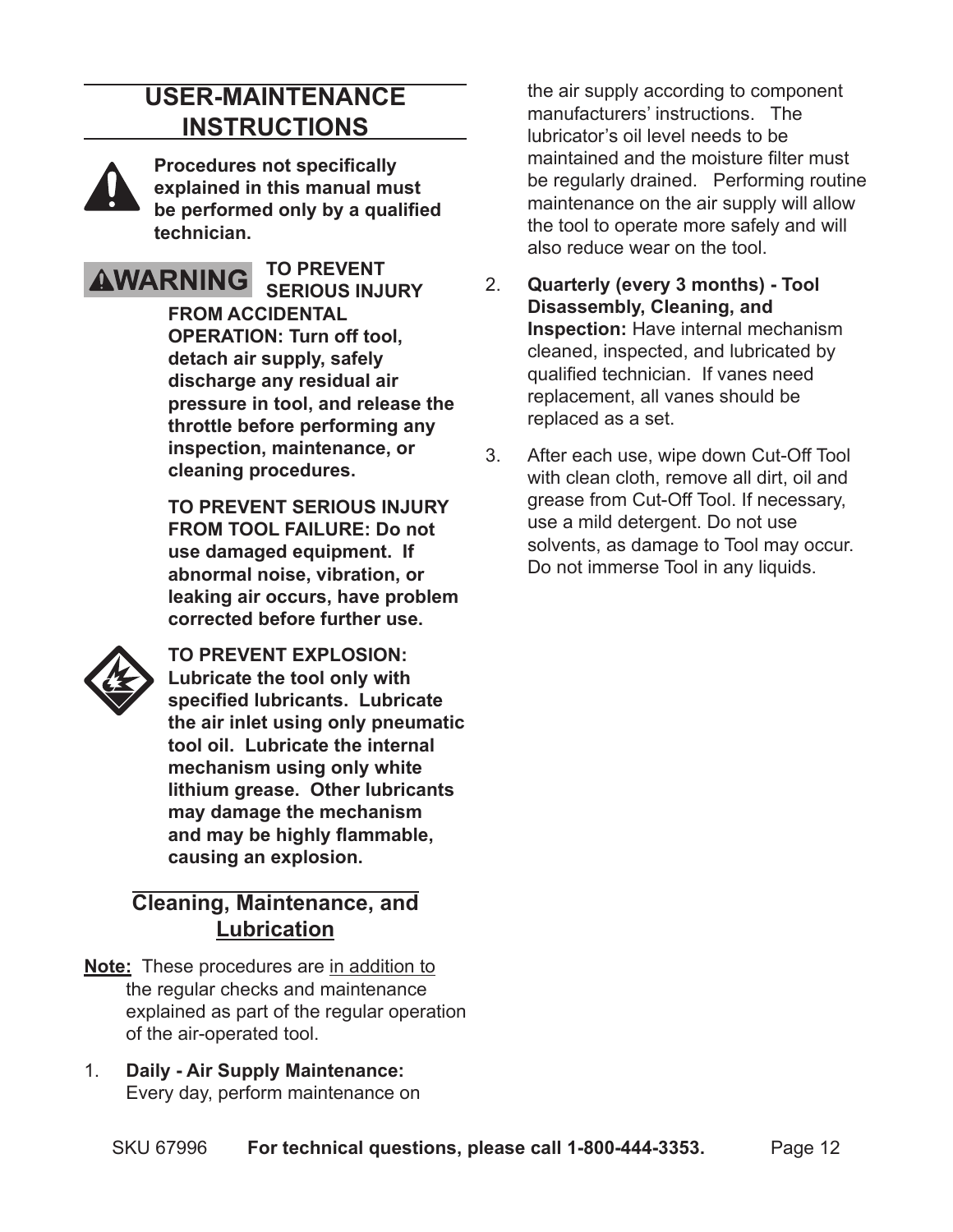# **Troubleshooting**

| <b>Problem</b>                                                                                                    | <b>Possible Causes</b>                                 | <b>Likely Solutions</b>                                                                                                                                                                                 |  |  |  |
|-------------------------------------------------------------------------------------------------------------------|--------------------------------------------------------|---------------------------------------------------------------------------------------------------------------------------------------------------------------------------------------------------------|--|--|--|
| Decreased output.                                                                                                 | 1. Not enough air pressure and/<br>or air flow.        | 1. Check for loose connections and make sure that air<br>supply is providing enough air flow (CFM) at required<br>pressure (PSI) to the tool's air inlet. Do not exceed<br>90 PSI maximum air pressure. |  |  |  |
|                                                                                                                   | 2. Obstructed trigger.                                 | 2. Clean around trigger to ensure free movement.                                                                                                                                                        |  |  |  |
|                                                                                                                   | 3. Incorrect lubrication or not<br>enough lubrication. | 3. Lubricate using air tool oil and grease according to<br>directions.                                                                                                                                  |  |  |  |
|                                                                                                                   | 4. Blocked air inlet screen (if<br>equipped).          | 4. Clean air inlet screen of buildup.                                                                                                                                                                   |  |  |  |
|                                                                                                                   | 5. Air leaking from loose housing.                     | 5. Make sure housing is properly assembled and tight.                                                                                                                                                   |  |  |  |
|                                                                                                                   | 6. Mechanism contaminated.                             | 6. Have qualified technician clean and lubricate<br>mechanism. Install in-line filter in air supply as stated<br>in Initial Set Up: Air Supply.                                                         |  |  |  |
|                                                                                                                   | 7. Vane wear or damage.                                | 7. Replace all vanes.                                                                                                                                                                                   |  |  |  |
| Housing heats<br>during use.                                                                                      | 1. Incorrect lubrication or not<br>enough lubrication. | 1. Lubricate using air tool oil and grease according to<br>directions.                                                                                                                                  |  |  |  |
|                                                                                                                   | 2. Worn parts.                                         | 2. Have qualified technician inspect internal mechanism<br>and replace parts as needed.                                                                                                                 |  |  |  |
| Severe air<br>leakage.<br>(Slight air leakage<br>is normal.<br>especially on older                                | 1. Cross-threaded housing<br>components.               | 1. Check for incorrect alignment and uneven gaps. If<br>cross-threaded, disassemble and replace damaged<br>parts before use.                                                                            |  |  |  |
|                                                                                                                   | 2. Loose housing.                                      | 2. Tighten housing assembly. If housing cannot be<br>tightened properly, internal parts may be misaligned.                                                                                              |  |  |  |
| tools.)                                                                                                           | 3. Damaged valve or housing.                           | 3. Replace damaged components.                                                                                                                                                                          |  |  |  |
|                                                                                                                   | 4. Dirty, worn or damaged valve.                       | 4. Clean or replace valve assembly.                                                                                                                                                                     |  |  |  |
| Follow all safety precautions whenever diagnosing or servicing the tool.<br>Disconnect air supply before service. |                                                        |                                                                                                                                                                                                         |  |  |  |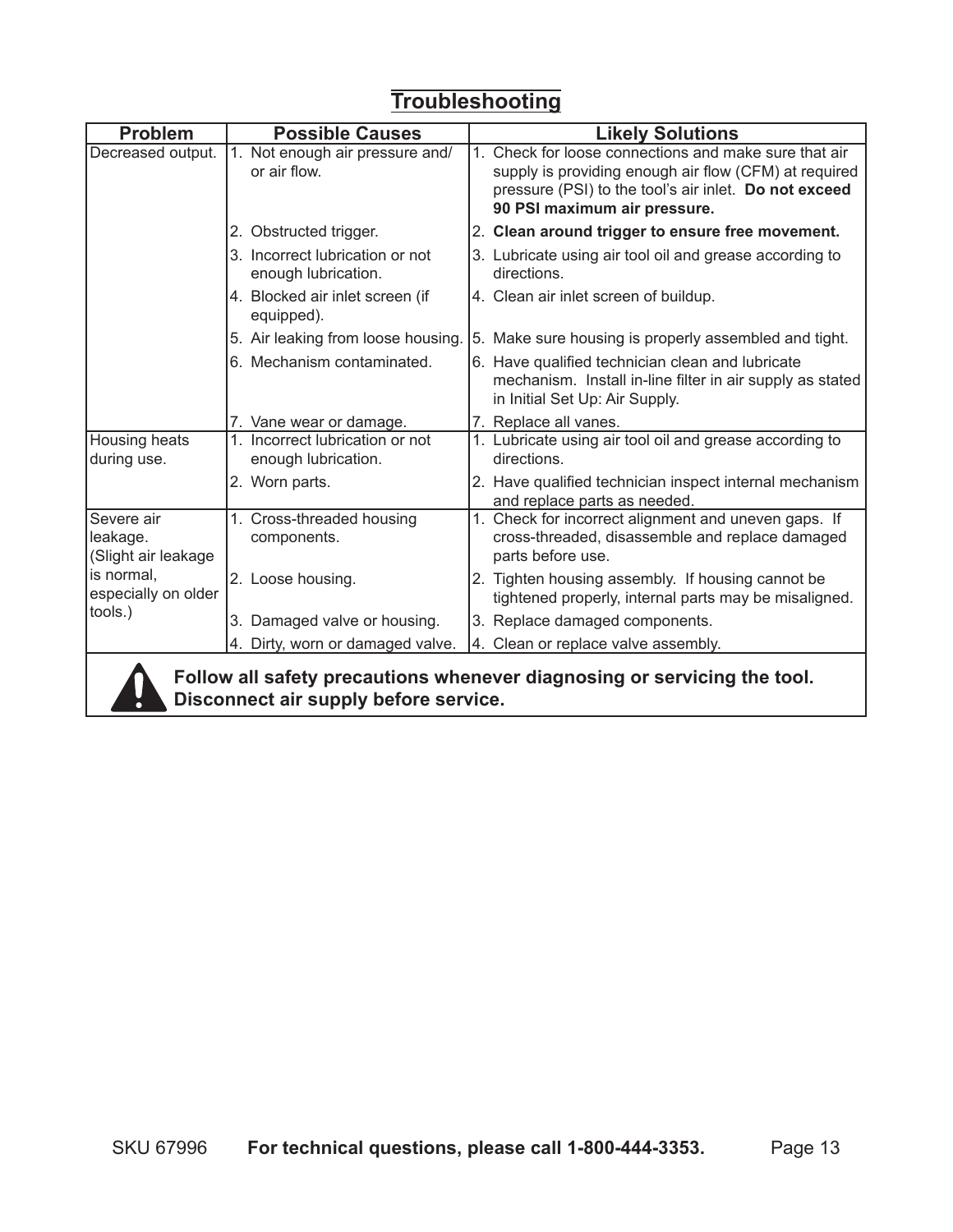#### **PLEASE READ THE FOLLOWING CAREFULLY**

The manufacturer and/or distributor has provided the parts list and assembly diagram in this manual as a reference tool only. Neither the manufacturer or distributor makes any representation or warranty of any kind to the buyer that he or she is qualified to make any repairs to the product, or that he or she is qualified to replace any parts of the product. In fact, the manufacturer and/or distributor expressly states that all repairs and parts replacements should be undertaken by certified and licensed technicians, and not by the buyer. The buyer assumes all risk and liability arising out of his or her repairs to the original product or replacement parts thereto, or arising out of his or her installation of replacement parts thereto.

#### **Parts List**

| <b>Part</b>     | <b>Description</b>     | Qty.                      |
|-----------------|------------------------|---------------------------|
| 1               | Inlet                  | 1                         |
| $\overline{2}$  | End Cap                | $\overline{1}$            |
| $\overline{3}$  | Housing                | $\overline{1}$            |
| 4               | Trigger                | $\overline{1}$            |
| 5               | <b>Spring Pin</b>      | $\overline{1}$            |
| $\overline{6}$  | <b>Bushing</b>         | $\overline{1}$            |
| $\overline{7}$  | O-Ring                 | 1                         |
| 8               | Valve                  | 1                         |
| 9               | O-Ring                 | 1                         |
| 10              | Spring                 | 1                         |
| 11              | <b>Speed Control</b>   | 1                         |
| 12              | O-Ring                 | $\overline{1}$            |
| 13              | O-Ring                 | $\overline{1}$            |
| 14              | Valve-Screw            | 1                         |
| $\overline{15}$ | <b>Ball Bearing</b>    | $\overline{2}$            |
| 16              | <b>End Plate</b>       | $\overline{\mathfrak{1}}$ |
| $\overline{17}$ | Ball                   | $\frac{3}{1}$             |
| 18              | Rotor                  |                           |
| 19              | Vane                   | 5                         |
| $\overline{20}$ | Cylinder               | 1                         |
| 21              | <b>Front End Plate</b> | 1                         |
| 22              | <b>Bushing</b>         | 1                         |
| 23              | <b>Ball Bearing</b>    | 5                         |

| <b>Part</b> | <b>Description</b>   | Qty.           |
|-------------|----------------------|----------------|
| 24          | Cap                  |                |
| 25          | Valve Plug           | 1              |
| 26          | Nipple               | $\overline{1}$ |
| 27          | <b>Nut</b>           | 1              |
| 28          | Cap                  | 1              |
| 29          | Spindle Housing      | 1              |
| 30          | <b>Work Spindle</b>  | 1              |
| 31          | <b>Bevel Gear</b>    | 1              |
| 32          | Angle Head           | 1              |
| 33          | Grease Cap           | 1              |
| 34          | <b>Bevel Gear</b>    | 1              |
| 35          | <b>Chuck Spindle</b> | 1              |
| 36          | Key                  | 1              |
| 37          | Nipple               | 1              |
| 38          | <b>Wheel Guard</b>   | 1              |
| 39          | <b>Cutting Wheel</b> | 1              |
| 40          | Washer               | 1              |
| 41          | Screw                | 1              |
| 42          | Screw                | 3              |
| 43          | Sleeve               | 1              |
| 44          | Wrench               | 1              |
| 45          | Hex Wrench           | 1              |

#### **Record Product's Serial Number Here:**

**Note:** If product has no serial number, record month and year of purchase instead.

**Note:** Some parts are listed and shown for illustration purposes only, and are not available individually as replacement parts.

SKU 67996 **For technical questions, please call 1-800-444-3353.** Page 14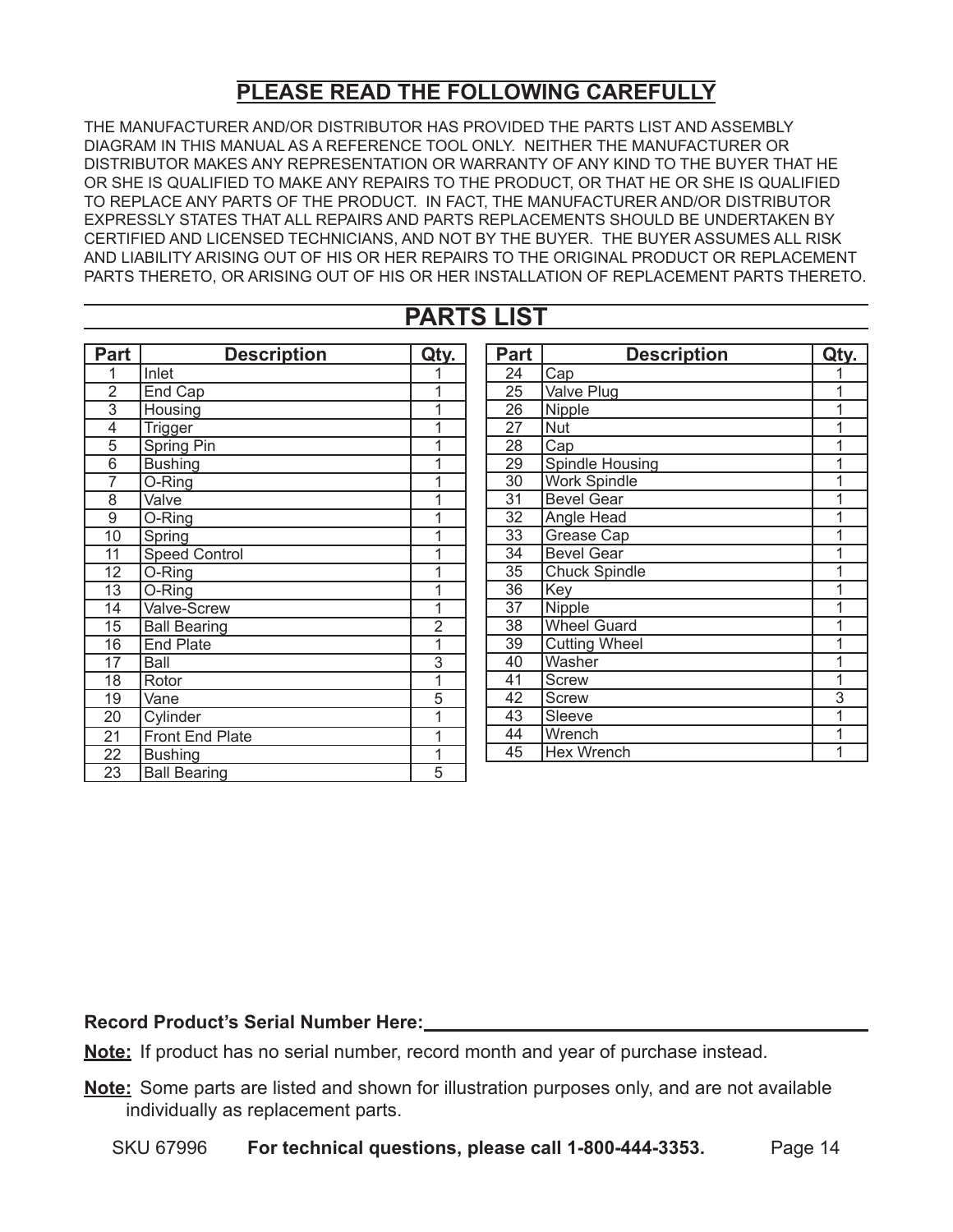### **ASSEMBLY DIAGRAM**